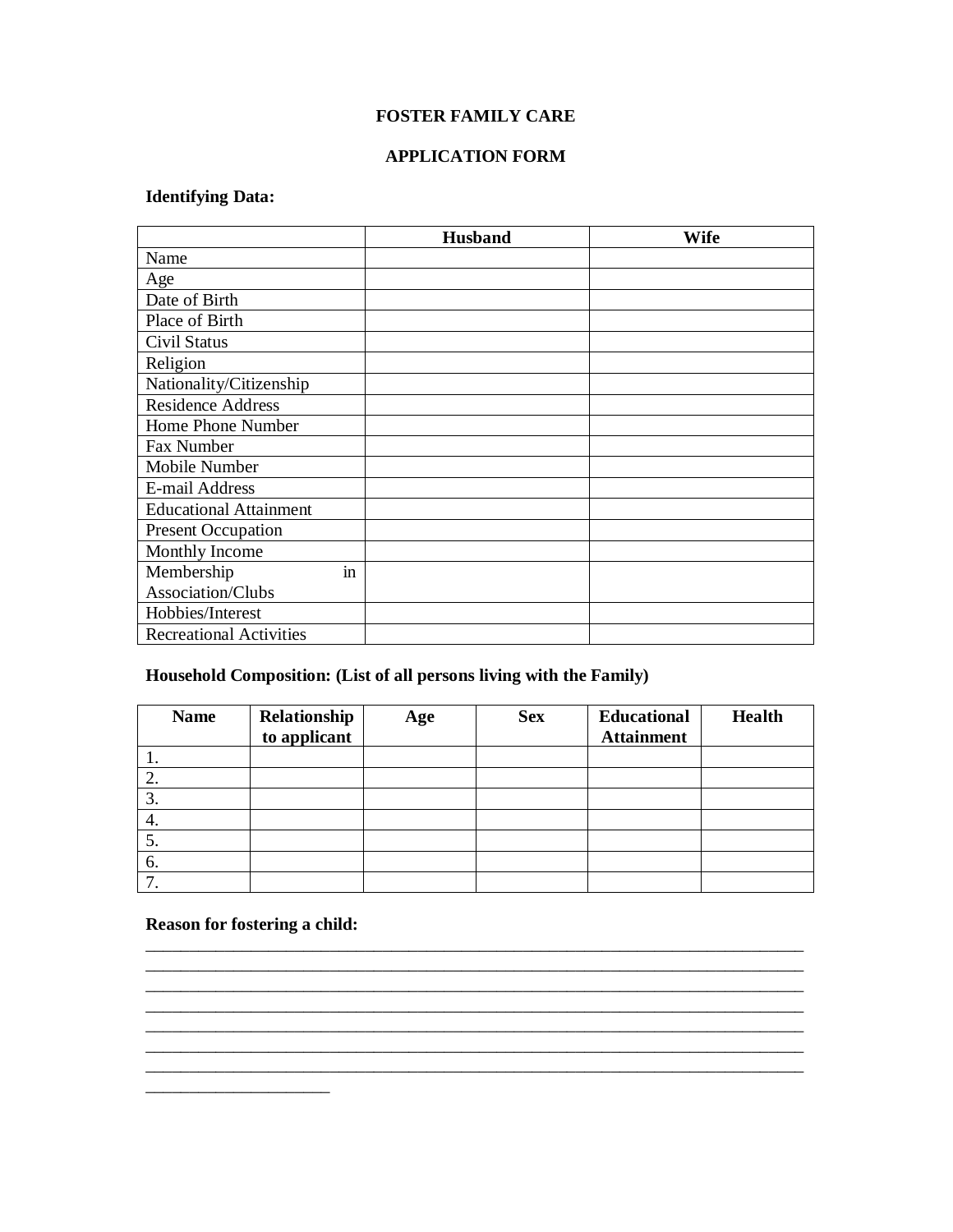## **Description of the Child Desired; If given a choice, I prefer a child:**

Age\_\_\_\_\_\_\_\_\_\_\_ others (e.g. siblings, physically handicapped etc.)  $Sex$ 

No. of children Desired to be Fostered \_\_\_\_\_\_\_\_\_\_\_\_\_\_\_\_\_\_\_\_\_

**Alternate care for the child; If for some reasons, I cannot personally attend to the needs of the child, I have the following alternative:**

\_\_\_\_\_\_\_\_\_\_\_\_\_\_\_\_\_\_\_\_\_\_\_\_\_\_\_\_\_\_\_\_\_\_\_\_\_\_\_\_\_\_\_\_\_\_\_\_\_\_\_\_\_\_\_\_\_\_\_\_\_\_\_\_\_\_\_\_\_\_\_\_\_\_\_ \_\_\_\_\_\_\_\_\_\_\_\_\_\_\_\_\_\_\_\_\_\_\_\_\_\_\_\_\_\_\_\_\_\_\_\_\_\_\_\_\_\_\_\_\_\_\_\_\_\_\_\_\_\_\_\_\_\_\_\_\_\_\_\_\_\_\_\_\_\_\_\_\_\_\_ \_\_\_\_\_\_\_\_\_\_\_\_\_\_\_\_\_\_\_\_\_\_\_\_\_\_\_\_\_\_\_\_\_\_\_\_\_\_\_\_\_\_\_\_\_\_\_\_\_\_\_\_\_\_\_\_\_\_\_\_\_\_\_\_\_\_\_\_\_\_\_\_\_\_\_ \_\_\_\_\_\_\_\_\_\_\_\_\_\_\_\_\_\_\_\_\_\_\_\_\_\_\_\_\_\_\_\_\_\_\_\_\_\_\_\_\_\_\_\_\_\_\_\_\_\_\_\_\_\_\_\_\_\_\_\_\_\_\_\_\_\_\_\_\_\_\_\_\_\_\_

\_\_\_\_\_\_\_\_\_\_\_\_\_\_\_\_\_\_\_\_\_\_\_\_\_\_\_\_\_\_\_\_\_\_\_\_\_\_\_\_\_\_\_\_\_\_\_\_\_\_\_\_\_\_\_\_\_\_\_\_\_\_\_\_\_\_\_\_\_\_\_\_\_\_\_ \_\_\_\_\_\_\_\_\_\_\_\_\_\_\_\_\_\_\_\_\_\_\_\_\_\_\_\_\_\_\_\_\_\_\_\_\_\_\_\_\_\_\_\_\_\_\_\_\_\_\_\_\_\_\_\_\_\_\_\_\_\_\_\_\_\_\_\_\_\_\_\_\_\_\_

## **Kindly check your available time for forum**

\_\_\_\_\_\_\_\_\_\_\_\_\_\_\_\_\_\_\_\_\_

| <b>Weekdays</b>           | <b>Saturday</b>           | <b>Other Specify:</b> |
|---------------------------|---------------------------|-----------------------|
| $\Box$ 9:00 AM – 11:00 AM | $\Box$ 9:00 AM – 11:00 AM |                       |
| 2:00 PM $-$ 4:00 PM       | $\Box$ 2:00 PM – 4:00 PM  |                       |

#### **Please give three (3) character references:**

| <b>Name</b> | <b>Address</b> | Telephone no. |
|-------------|----------------|---------------|
|             |                |               |
| <u>.</u>    |                |               |
|             |                |               |

\_\_\_\_\_\_\_\_\_\_\_\_\_\_\_\_\_\_\_\_\_\_\_\_\_\_\_ \_\_\_\_\_\_\_\_\_\_\_\_\_\_\_\_\_\_\_\_\_\_\_\_\_\_\_\_

Please attached picture of the couple

\_\_\_\_\_\_\_\_\_\_\_\_\_\_\_\_\_\_\_\_\_\_\_\_\_\_\_\_ \_\_\_\_\_\_\_\_\_\_\_\_\_\_\_\_\_\_\_\_\_\_\_\_\_\_\_\_\_ **Name of Applicant Name of Applicant** (Husband) (Wife)

Date Date Date